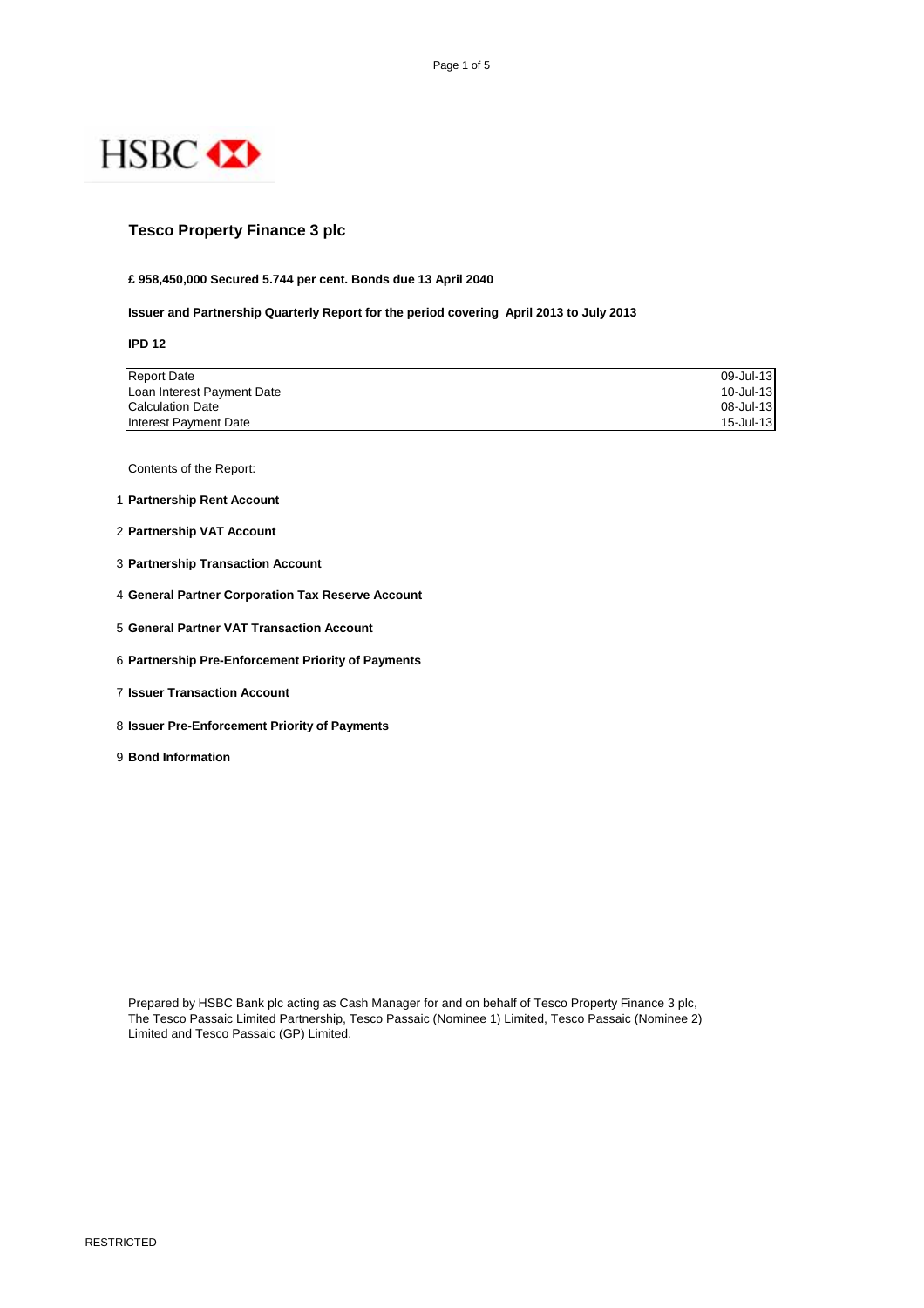## **1. Partnership Rent Account 70295444**

|             | <b>Opening Balance</b>             | $0.03$ Cr        |       |
|-------------|------------------------------------|------------------|-------|
| <b>DATE</b> | <b>ENTRY DETAILS</b>               | AMOUNT (£)       | CR/DR |
| 07-Jul-10   | Initial Deposit on Closing Date    | 5,000.00 Cr      |       |
| 20-Jun-13   | Rent                               | 13,694,529.62 Cr |       |
| 10-Jul-13   | To Partnership Transaction Account | 13,694,529.62 Dr |       |
|             |                                    |                  |       |
|             | <b>Closing Balance</b>             | 5,000.03 Cr      |       |
|             |                                    |                  |       |

# **2. Partnership VAT Account 70295460**

|                        | Opening Balance                   | 2,656,615.13 Cr                    |
|------------------------|-----------------------------------|------------------------------------|
| <b>DATE</b>            | <b>ENTRY DETAILS</b>              | AMOUNT (£)<br>CR/DR                |
| 29-Apr-13<br>20-Jun-13 | VAT Payment<br><b>VAT Funding</b> | 2,653,729.94 Dr<br>2,738,905.96 Cr |
|                        | <b>Closing Balance</b>            | 2,741,791.15 Cr                    |

# **3. Partnership Transaction Account 70295452**

|             | <b>Opening Balance</b>   | 192,277.14 Cr    |       |
|-------------|--------------------------|------------------|-------|
| <b>DATE</b> | <b>ENTRY DETAILS</b>     | AMOUNT (£)       | CR/DR |
|             |                          |                  |       |
| 08-Apr-13   | <b>Credit Interest</b>   | 1,630.43 Cr      |       |
| 10-Jul-13   | Transfer from Rent       | 13,694,529.62 Cr |       |
| 10-Jul-13   | <b>Trustee Fee</b>       | 1,500.00 Dr      |       |
| 10-Jul-13   | <b>Ongoing Fee</b>       | 36,153.84 Dr     |       |
| 10-Jul-13   | <b>Expenses</b>          | 27,168.63 Dr     |       |
| 10-Jul-13   | Partnership Swap payment | 1,027,559.10 Cr  |       |
| 10-Jul-13   | <b>Partnership Debt</b>  | 14,456,591.72 Dr |       |
| 10-Jul-13   | Spen Hill                | $0.00$ Dr        |       |
| 10-Jul-13   | Transfer to General      | $0.00$ Dr        |       |
|             |                          |                  |       |
|             |                          |                  |       |
|             | <b>Closing Balance</b>   | 394.582.10 Cr    |       |
|             |                          |                  |       |

## **4. General Partner Corporation Tax Reserve Account 70295487**

|             | <b>Opening Balance</b> | $0.00$ Cr           |  |
|-------------|------------------------|---------------------|--|
| <b>DATE</b> | <b>ENTRY DETAILS</b>   | CR/DR<br>AMOUNT (£) |  |
|             |                        |                     |  |
|             |                        |                     |  |
|             |                        |                     |  |
|             | <b>Closing Balance</b> | $0.00$ Cr           |  |
|             |                        |                     |  |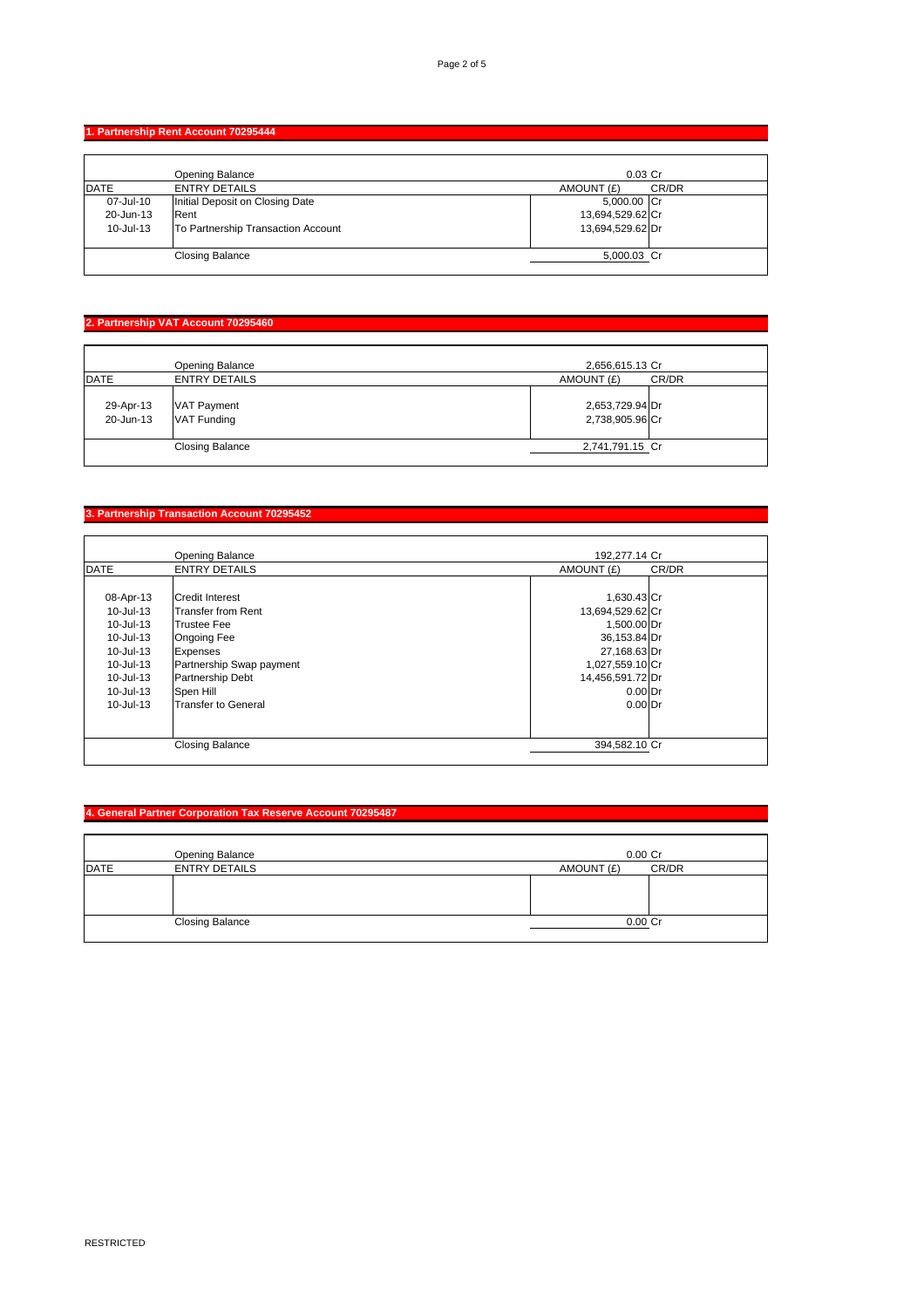# **5. General Partner VAT Transaction Account 70298993**

|             | Opening Balance        | 164,207.30 Cr       |  |
|-------------|------------------------|---------------------|--|
| <b>DATE</b> | <b>ENTRY DETAILS</b>   | CR/DR<br>AMOUNT (£) |  |
| 08-Jul-13   | <b>Credit Interest</b> | 61.41 Cr            |  |
|             | <b>Closing Balance</b> | 164,268.71 Cr       |  |

| Expense Reserve Ledger - Max GBP 500,000.00 |              |  |
|---------------------------------------------|--------------|--|
| Date<br>10-Apr-13                           | 94,582.10 Cr |  |
|                                             |              |  |
| Balance                                     | 94,582.10    |  |

#### **6. Partnership Pre-Enforcement Priority of Payments**

|           |                                                                           | <b>Funds Paid Out of</b> | <b>Funds Received into</b> |
|-----------|---------------------------------------------------------------------------|--------------------------|----------------------------|
| Date      |                                                                           |                          |                            |
|           |                                                                           | account (£)              | account (£)                |
| 10-Apr-13 |                                                                           |                          |                            |
|           | <b>Partnership Available Funds</b>                                        |                          |                            |
|           |                                                                           |                          |                            |
|           | a Rental Income                                                           |                          | 13,694,529.62              |
|           | b Funds from Issuer under Partnership Swaps                               |                          | 14,456,632.00              |
|           | c From Partnership VAT Account                                            |                          |                            |
|           | d From Partnership Disposal Proceeds Account                              |                          |                            |
|           | e From Partnership Insurance Proceeds Account                             |                          |                            |
|           | f Interest received by the Partnership Accounts and Rent Account          |                          | 1,630.43                   |
|           | g Eligible Investment Earnings by Partnership                             |                          |                            |
|           | h Advance under Committed Subordinated Loan Agreement                     |                          |                            |
|           | Net proceeds of a CPO Disposal or a Mortgage Property                     |                          |                            |
|           | Net proceeds of a disposal of a Mortgage Property                         |                          |                            |
|           | k Any other sums standing to the credit of the Partnership Transaction Ac |                          | 192,277.14                 |
|           |                                                                           |                          |                            |
|           | <b>Partnership Pre-Enforcement Priority of Payments</b>                   |                          |                            |
|           | a Partnership Security Trustee Fees                                       | 1,500.00                 |                            |
|           | b Issuer Security Trustee Fee, Bond Trustee, operating expenses of the    | 30,403.84                |                            |
|           | Issuer (Ongoing Partnership Facility Fee)                                 |                          |                            |
|           | c Partnership Operating Expenses excluding GP UK Tax                      |                          |                            |
|           | d Partnership Operator Fee                                                | 4,500.00                 |                            |
|           | d Property Advisor Fee (Annual 25 K Jan)                                  |                          |                            |
|           | d Nominees Corporate Services Provider Fee                                | 4,500.00                 |                            |
|           | d Nominees Holdco Corporate Services Provider Fee                         | 13,668.63                |                            |
|           | d PL Propco Corporate Services Provider Fees                              | 4,500.00                 |                            |
|           | d Nominees Side Letter payments                                           |                          |                            |
|           | d Nominees Holdco Side Letter payments                                    |                          |                            |
|           | d Account Bank Fee                                                        |                          |                            |
|           | d Cash Manager Fee                                                        |                          |                            |
|           | Issuer Account Bank, PPA CM, CSP Fee (Ongoing Partnership Facility        |                          |                            |
|           | d Fee)                                                                    | 5,000.00                 |                            |
|           | d Headlease payment                                                       |                          |                            |
|           | e Partnership Expenses Ledger payment (max £6,250)                        | 6,250.00                 |                            |
|           | f Partnership Debt Interest                                               | 13,657,105.72            |                            |
|           | f Partnership Swap payment                                                | 13,429,072.90            |                            |
|           | g Partnership Debt Principal                                              | 799,486.00               |                            |
|           | Issuer Partnership Swap Termination Amount (Ongoing Partnership Facility  |                          |                            |
|           | h Fee)                                                                    | 750.00                   |                            |
|           | Partnership Swap Termination Amount                                       |                          |                            |
|           | <b>Property Pool Manager Fee</b>                                          | 300,000.00               |                            |
|           | k Partnership Expenses Ledger payment                                     | 88,332.10                |                            |
|           | <b>Alteration Adjustment Rent</b>                                         |                          |                            |
|           | m Committed Subordinated Loan payment                                     |                          |                            |
|           | n Partnership Distribution Account                                        |                          |                            |
|           |                                                                           |                          |                            |
|           | <b>Totals</b>                                                             | 28,345,069.19            | 28,345,069.19              |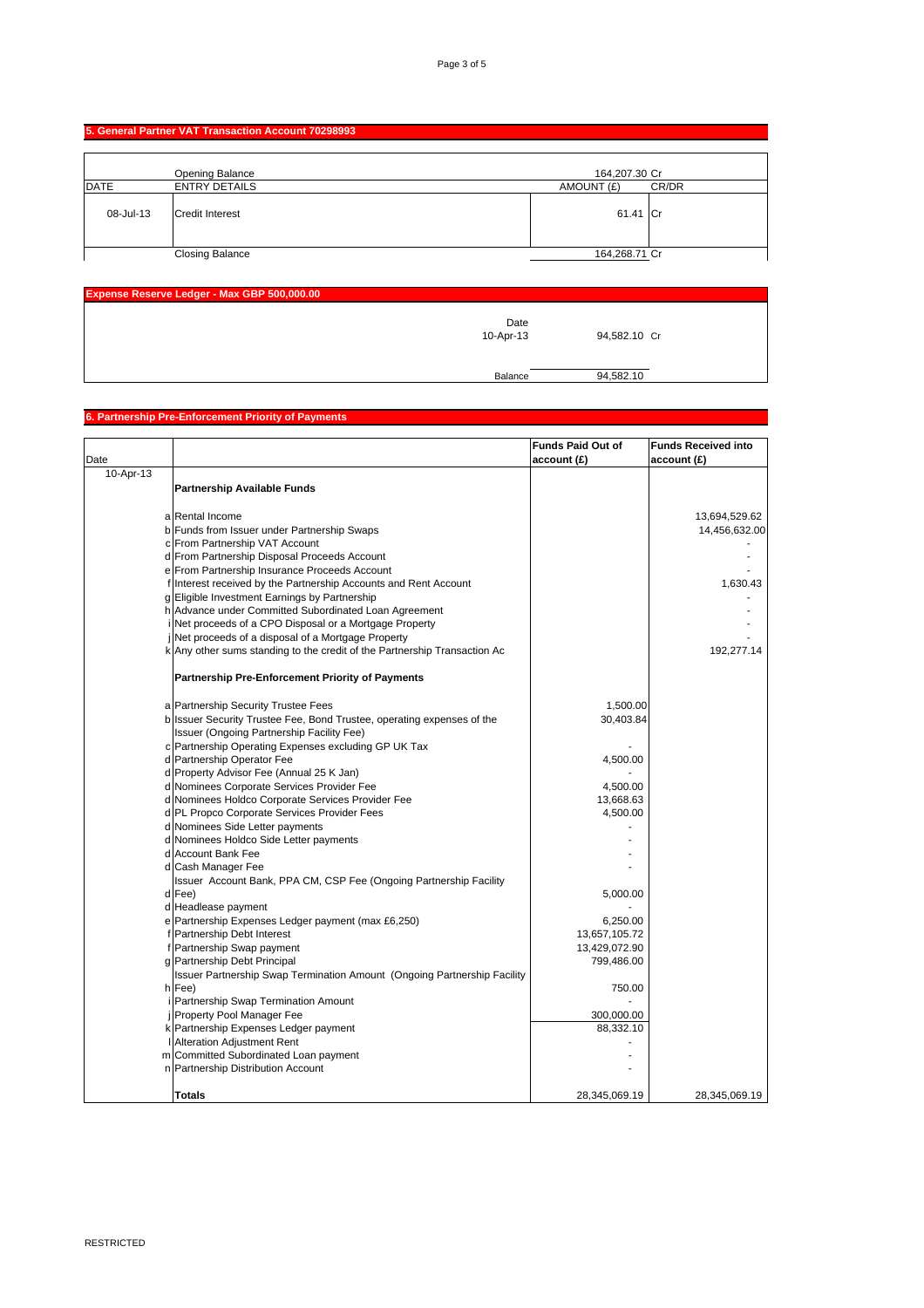# **7. Issuer Transaction Account 70295495**

|             | <b>Opening Balance</b>  | 27,656.48 Cr     |       |
|-------------|-------------------------|------------------|-------|
| <b>DATE</b> | <b>ENTRY DETAILS</b>    | AMOUNT (£)       | CR/DR |
|             |                         |                  |       |
| 08-Jul-13   | <b>Credit Interest</b>  | 307.71 Cr        |       |
| 15-Jul-13   | <b>Issuer Profit</b>    | $0.00$ Cr        |       |
| 15-Jul-13   | <b>Swaps Receipts</b>   | 1,027,559.10 Cr  |       |
| 15-Jul-13   | <b>Partnership Debt</b> | 14,456,591.72 Cr |       |
| 15-Jul-13   | Swap Pays               | 1,027,559.10 Dr  |       |
| 15-Jul-13   | <b>Ongoing Fee</b>      | 36,153.84 Cr     |       |
| 15-Jul-13   | <b>HSBC Fee</b>         | 7,700.00 Dr      |       |
| 15-Jul-13   | <b>SFM</b>              | 7,021.76 Dr      |       |
| 15-Jul-13   | Moodys €24,000.00       | 20,682.08 Dr     |       |
| 15-Jul-13   | <b>Notes</b>            | 14,456,591.73 Dr |       |
|             |                         |                  |       |
|             |                         |                  |       |
|             | <b>Closing Balance</b>  | 28,714.18 Cr     |       |

# **8. Issuer Pre-Enforcement Priority of Payments**

|           |                                                                                                                  | <b>Funds Paid Out of</b> | <b>Funds Received into</b>     |
|-----------|------------------------------------------------------------------------------------------------------------------|--------------------------|--------------------------------|
| Date      |                                                                                                                  | account (£)              | account (£)                    |
|           |                                                                                                                  |                          |                                |
| 15-Apr-13 |                                                                                                                  |                          |                                |
|           | <b>Issuer Available Funds</b>                                                                                    |                          |                                |
|           |                                                                                                                  |                          |                                |
|           | a Funds due to Issuer under Partnership Swap Agreement<br>b Amounts due to Issuer in respect of Partnership Loan |                          | 13,429,072.90<br>14,492,745.56 |
|           | c Any amount due to Issuer under Issuer Swap Agreement                                                           |                          | 14,456,632.00                  |
|           | d Interest Received by Issuer on Transaction Account                                                             |                          | 307.71                         |
|           | e Eigible Investment Earnings                                                                                    |                          |                                |
|           |                                                                                                                  |                          |                                |
|           | <b>Issuer Pre-Enforcement Priority of Payments</b>                                                               |                          |                                |
|           | a Bond Trustee Fee                                                                                               | 1,200.00                 |                                |
|           | a Issuer Security Trustee Fee                                                                                    | 1,500.00                 |                                |
|           | <b>b</b> Issuer Operating Expenses                                                                               | 27,703.84                |                                |
|           | c Issuer/Issuer Holdco Corporate Services Provider Fee                                                           |                          |                                |
|           | c Paying Agent Fee                                                                                               | 500.00                   |                                |
|           | c Account Bank Fee                                                                                               | 750.00                   |                                |
|           | c Cash Manager Fee                                                                                               | 3,750.00                 |                                |
|           | d Bond Interest                                                                                                  | 13,657,105.73            |                                |
|           | d Bond Principal                                                                                                 | 799,486.00               |                                |
|           | d Issuer Swap Provider                                                                                           | 13,429,072.90            |                                |
|           | d Partnership Swap payment                                                                                       | 14,456,632.00            |                                |
|           | ellssuer Profit                                                                                                  | 750.00                   |                                |
|           | f Swap Subordinated Amounts                                                                                      |                          |                                |
|           | g Issuer Partnership Swap Termination Amount                                                                     |                          |                                |
|           | h Issuer Transaction Account                                                                                     | 307.70                   |                                |
|           | <b>Totals</b>                                                                                                    | 42,378,758.17            | 42,378,758.17                  |